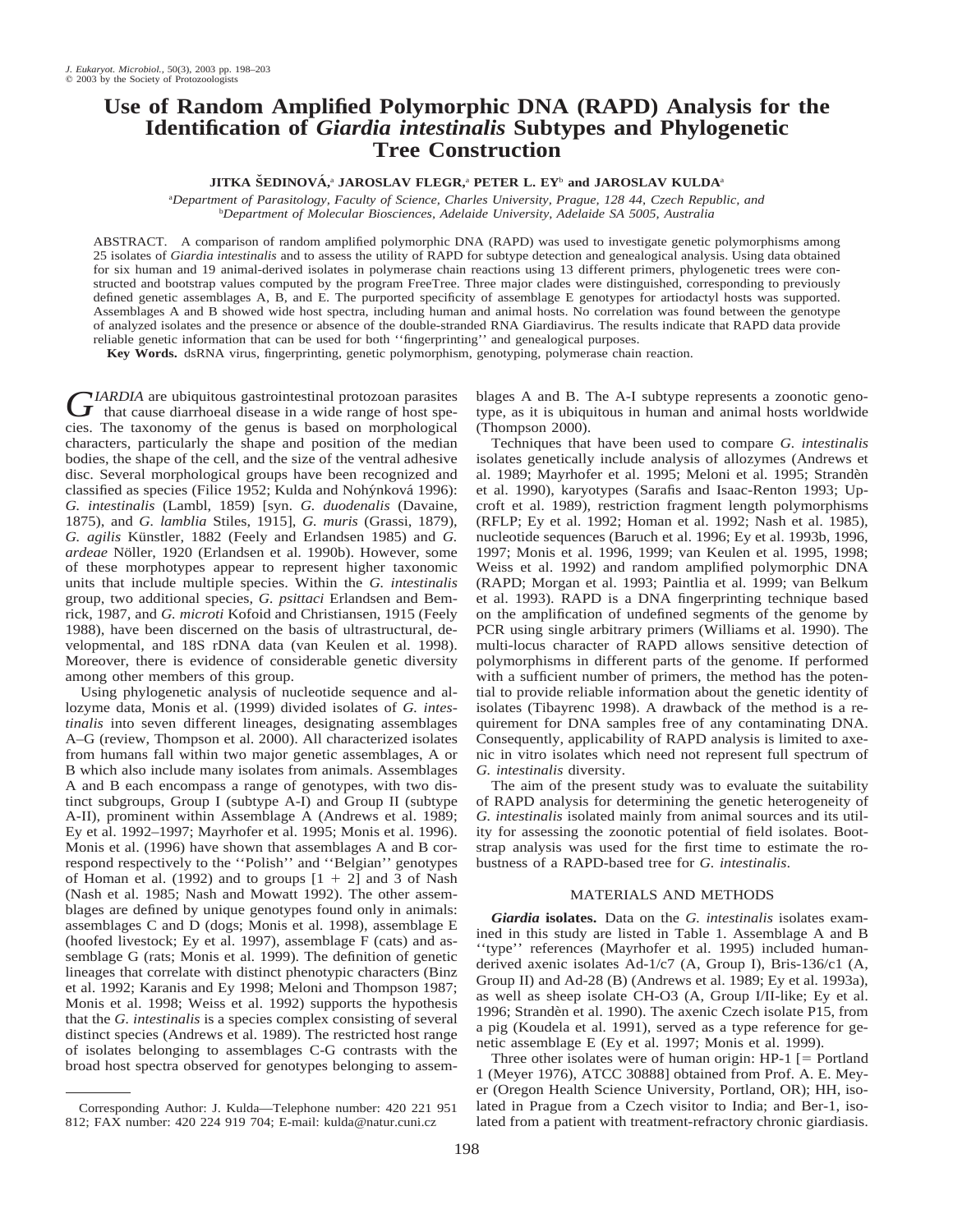Table **1**. Isolates of *Giardia intestinalis* examined in this study.

| Isolate<br>code                 | Host<br>origin                     | Geographic<br>origin      | Known<br>genotype <sup>†</sup> | Refer-<br>ences |
|---------------------------------|------------------------------------|---------------------------|--------------------------------|-----------------|
| Ad- $1/c7$                      | Human                              | Australia, Adelaide       | A-I                            | a,d,i           |
| $Ad-28$                         | Human                              | Australia, Adelaide       | B                              | d,h,j           |
| Bris- $136/c1$                  | Human                              | Australia, Brisbane       | $A-II$                         | a,h,j           |
| $HP-1*$                         | Human                              | USA, Portland             | $A-I$                          | i               |
| Ber-1                           | Human                              | CZ**, Prague              |                                |                 |
| HH                              | Human                              | India                     |                                |                 |
| $CH-O3$                         | Sheep                              | Switzerland               | $A-I/II$                       | e,l             |
| $J$ 99/9                        | Sheep                              | CZ, Vsetín                | E                              | f,k             |
| J 17/10                         | Sheep                              | CZ, Orlov                 | E.                             | f,k             |
| J III                           | Sheep                              | CZ, Vsetín                |                                |                 |
| $MUF-1$                         | Mouflon                            | CZ, Zěhrov                |                                |                 |
| <b>GN</b>                       | <b>Bearded</b><br>argali           | CZ, ZOO Prague            |                                |                 |
| P <sub>15</sub>                 | Pig                                | CZ, Cěské Budě-<br>jovice | E                              | f,g             |
| Kun                             | Horse                              | CZ, Chomutov              |                                |                 |
| $K0-1$                          | Cat                                | CZ, Vsetín                |                                |                 |
| Ko-188                          | Cat                                | CZ, Prague                |                                |                 |
| D47                             | Dog                                | CZ, Prague                | B                              | k               |
| P117                            | Cuis                               | Poland, ZOO               | B                              | b.j             |
|                                 |                                    | Poznan                    |                                |                 |
| $Ch-46$                         | Chinchilla                         | CZ, Prague                |                                |                 |
| Ch-Pa 911                       | Chinchilla                         | CZ, Kolín                 |                                |                 |
| $Ch-105$                        | Chinchilla                         | CZ, Prague                |                                |                 |
| <b>Beaver ORI</b>               | Beaver                             | <b>USA</b>                |                                | $\mathbf c$     |
| <b>DIKO</b>                     | Porcupine                          | CZ, ZOO<br>Chomutov       |                                |                 |
| P114                            | Gambian<br>giant<br>pouched<br>rat | Poland, ZOO<br>Poznan     | в                              | b.i             |
| P <sub>2</sub> -M <sub>ER</sub> | Pig                                | CZ, Cěské Budě-<br>jovice | A-I                            | f               |

<sup>a</sup> Andrews et al. 1989, <sup>b</sup> De Jonckheere et al. 1990, <sup>c</sup> Erlandsen et al. 1990b, <sup>d</sup> Ey et al. 1993, <sup>e</sup> Ey et al. 1996, <sup>f</sup> Ey et al. 1997, <sup>g</sup> Koudela et al. 1991, <sup>h</sup> Mayrhofer et al. 1995, <sup>i</sup> Meyer 1976, <sup>j</sup> Monis et al. 1996, <sup>k</sup> Monis et al. 1998, <sup>1</sup> Strandèn et al. 1990.

\* Portland-1, American Type Culture Collection #30888.

\*\*  $CZ = Czech$  Republic.

 $\dagger$  A, B or E = assemblage A, B or E respectively; A-I = assemblage A, Group I (subtype A-I);  $A$ -II = assemblage A, Group II (subtype A-II);  $A-I/II$  = assemblage A, Group I/II-like.

Two rodent isolates, P 114 ( $=$  GG PRP-114 from a Gambian giant pouched rat, *Cricetomys gambianus*) and P 117 (= CP-117 from a South American cuis, *Galea musteloides*) established in Poland from animals maintained in the Poznan Zoological Garden (De Jonckheere et al. 1990), had been tested previously (Monis et al. 1996). A culture of beaver *Giardia* (Beaver ORI) provided by Prof. Meyer was originally established from fecal samples of kill-trapped beaver by Erlandsen et al. (1990b). Other isolates listed in Table 1 were established in axenic culture from domestic or captive animals in the Czech Republic. All these isolates are deposited in the culture collection of the Department of Parasitology, Charles University, Prague.

**Cultivation in vitro.** *Giardia intestinalis* isolates used for DNA isolation were initiated from cryopreserved samples maintained in liquid nitrogen. Cultures were grown axenically in TYI-S-33 medium modified according to Keister (1983) containing 10% heat-inactivated bovine serum, bovine bile, and antibiotics (penicillin 1,000 IU/ml, amikacin 250  $\mu$ g/ml). Cultures were incubated at  $37$  °C in 7.5-ml screw-cap tubes in a

Table **2**. Oligodeoxynucleotide primers used for RAPD analysis of *Giardia intestinalis* isolates and clones.

| Primer<br>code | Nucleotide sequence<br>$(5' \rightarrow 3')$ | Analysis<br>of isolates | Analysis<br>of clones |
|----------------|----------------------------------------------|-------------------------|-----------------------|
| <b>UBC 151</b> | GCT GTA GTG T                                | X                       | X                     |
| <b>UBC 155</b> | CTG GCG GCT G                                | X                       | $\times$              |
| <b>UBC 156</b> | GCC TGG TTG C                                |                         | X                     |
| <b>UBC 159</b> | GAG CCC GTA G                                | $\times$                | X                     |
| <b>UBC 164</b> | CCA AGA TGC T                                | X                       | X                     |
| <b>UBC 168</b> | CTA GAT CTG C                                | X                       | $\times$              |
| <b>UBC 172</b> | ACC GTC GTA G                                |                         | X                     |
| <b>UBC 179</b> | TCA CTG TAC G                                | X                       |                       |
| <b>UBC 180</b> | GGG CCA CGC T                                | $\times$                | $\times$              |
| <b>UBC 181</b> | ATG ACG ACG G                                | $\times$                | X                     |
| <b>UBC 182</b> | GTT CTC GTG T                                | X                       |                       |
| <b>UBC 189</b> | TGC TAG CCT C                                | X                       | $\times$              |
| <b>UBC 192</b> | <b>GCA AGT CAC T</b>                         |                         | X                     |
| <b>UBC 194</b> | AGG ACG TGC C                                |                         | X                     |
| <b>UBC 195</b> | GAT CTC AGC G                                | ×                       | X                     |
| <b>UBC 198</b> | GCA GGA CTG C                                | $\times$                | X                     |
| <b>UBC 199</b> | GCT CCC CCA C                                | ×                       |                       |
| <b>UBC 200</b> | TCG GGA TAT G                                |                         | X                     |

horizontal position and transferred (or harvested) after the trophozoites had formed an adherent monolayer (4–8 days).

**Clonal lines.** Clonal lines of isolate P15 were established from micro-drops of a cell suspension that were placed on fragments of sterilized coverslips and determined by microscopy to contain a single trophozoites (Binz et al. 1991).

**DNA** isolation. Adherent trophozoites were detached from the tubes in cold phosphate-buffered saline, pH 7.4 (PBS) and after chilling the tubes on ice for 15 min, the cells were harvested by centrifugation (1,000 *g,* 10 min). The cell pellet was resuspended in 200  $\mu$ l of lysis buffer (0.5% Sarkosyl/0.15 M NaCl/50 mM Tris-HCl/0.5 mM EDTA, pH 8.0) and shaken for 2 min. The lysate was extracted twice, first with phenol/chloroform/isoamylalcohol (25:24:1), then with chloroform/isoamylalcohol (24:1). DNA was precipitated at  $-20$  °C (overnight) by addition of 2.5 vol. of 96% ethanol. The pellet was washed in 70% ethanol, air-dried and dissolved in 100  $\mu$ l of sterile distilled water. After treatment with RNase A (Sigma, St. Louis, MO; 20  $\mu$ g/ml, 30 min, 36 °C), the phenol extraction and ethanol precipitation were repeated. The DNA pellet was dissolved in 50  $\mu$ l of sterile distilled water and stored at  $-20$  °C.

**Detection of dsRNA virus.** For detection of the doublestranded RNA (dsRNA) Giardiavirus, total nucleic acid extracts (not treated with RNAse A) were subjected to electrophoresis in 1% agarose gels. The dsRNA was recognized as a distinct satellite band (below the wide band of genomic DNA) with a mobility corresponding to a 7.0-kb DNA molecule.

**RAPD analysis.** Polymerase chain reactions (PCR) were performed in  $20-\mu l$  reaction vol. containing: PCR buffer without  $MgCl<sub>2</sub>$  (0.1% Triton X-100, 50 mM KCl, 10 mM Tris-HCl, pH 9.0; Promega Corporation, Madison, WI), 2.5 mM MgCl<sub>2</sub> (Promega), 200  $\mu$ M of each dNTP (Promega), 10  $\mu$ M of a single oligodeoxynucleotide primer (University of British Columbia, NC-PS Unit, BC), 2 units of *Taq* DNA polymerase (Promega), and 10 ng of template DNA. In preliminary analyses, 30 random primers were tested with DNA samples of one *G. intestinalis* isolate (HP-1) and only those, that produced rich banding patterns were chosen for testing other isolates. Samples from the 25 *G. intestinalis* isolates were analyzed by RAPD using 13 primers, whereas clones derived from isolate P15 were analyzed using 15 primers (Table 2). PCR were performed using a PT C-200 thermocycler (MJ Research, Inc., Watertown,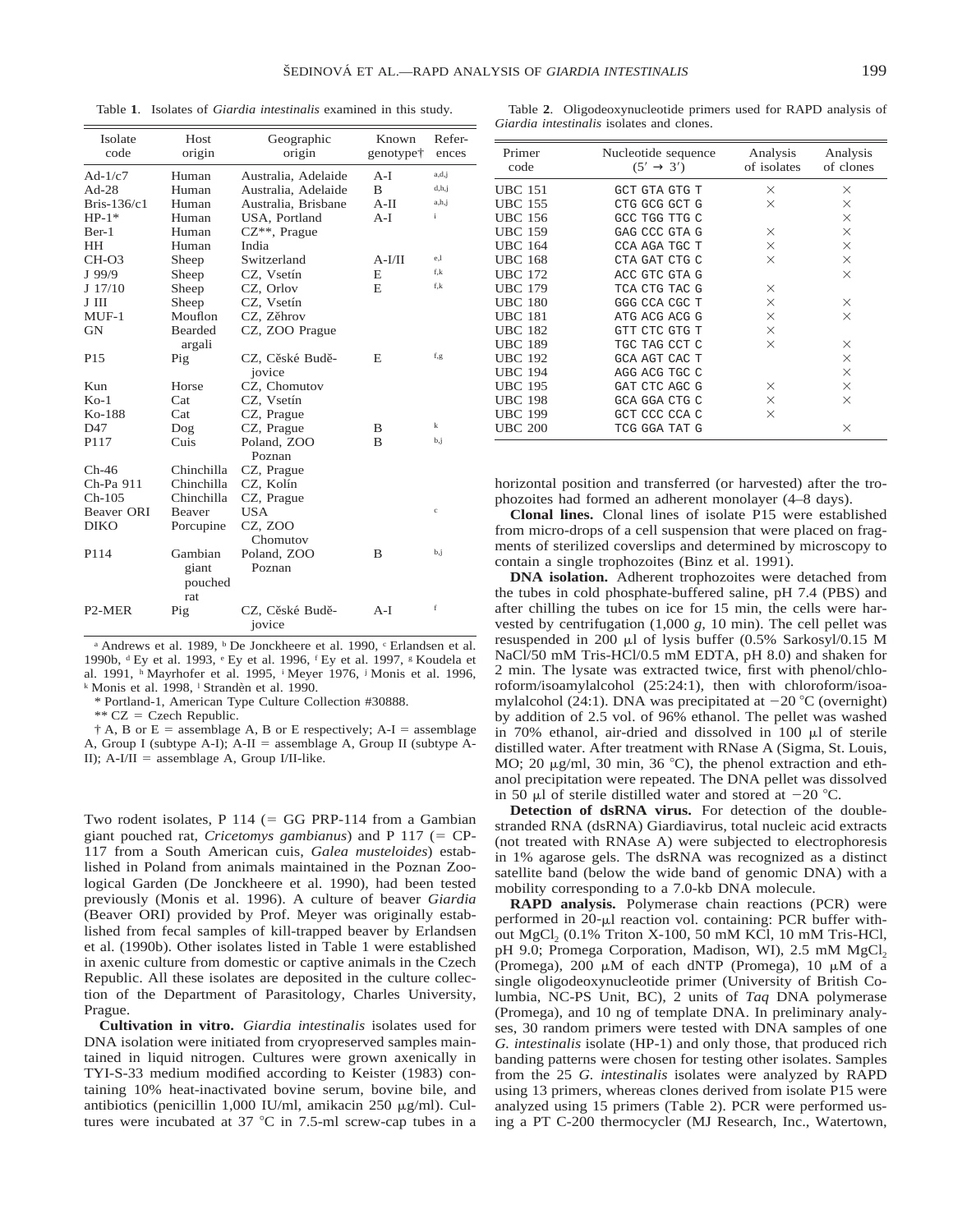

Fig. **1**. Results of PCR-fingerprinting using RAPD electrophoretic patterns obtained for 25 isolates of *Giardia intestinalis* using primer UBC 180. Lanes: **2**- Bris 136/c1 (human), **3**- Ad-28 (human), **4**- CH-O3 (sheep), **5**- Ad-1/c7 (human), **6**- HP-1 (human), **7**- J 17/10 (sheep), **8**- P15 (pig), **9**- Ch-105 (chinchilla), **10**- Ch-Pa 911 (chinchilla), **11**- D47 (dog), **12**- KUN (horse), **13**- Ko-188 (cat), **14**- Beaver ORI (beaver), **15**- Muf-1 (mouflon), **16**- Diko (porcupine), **17**- GN (bearded argali), **18**- P2-MER (pig), **19**- Ber-1 (human), **20**- J99/9 (sheep), **21**- J III (sheep), **22**- Ko-1 (cat), **23**- Ch-46 (chinchilla), **24**- P117 (cuis), **25**- P114 (Gambian giant pouched rat), **26**- HH (human), **27**- Negative control (no template DNA). Lane 1 contained size standards (''100bp DNA Ladder Plus'', MBI Fermentas, Vilnius, Lithuania).

MA) programmed for an initial denaturation step at 92  $^{\circ}$ C (100 s) followed by 35 reaction cycles (94 °C/40 s, 32 °C/40 s, 72 °C/90 s) and a final extension step at 72 °C (10 min). RAPD products were identified after electrophoresis in 2% agarose gels (TAE buffer) and staining with ethidium bromide. For each primer, DNA samples from all 25 isolates (or the 14 clones) were tested simultaneously in a single reaction run. The complete reaction mixture (minus template DNA) was prepared as a single batch and aliquots were dispensed into 0.2-ml PCR tubes containing test DNA samples or water (negative control).

**Data analysis.** The electrophoretograms were captured by digital camera (model ST-7) using PC program SkyPro. The gels were displayed on a computer screen and the bands obtained were transformed manually into a binary data matrix, i.e. individual bands obtained using a given primer were scored as present (1) or absent (0) for each isolate. All visible electrophoretic bands were included in the RAPD analysis. Genetic distances [*d*] of samples were computed from Nei-Li's coefficient of similarity [s] (Nei and Li 1979), where  $d = (1 - s)$ . Phylogenetic trees were constructed by the neighbour-joining method (Saitou and Nei 1987) as well as by the unweighted pair-grouping method (UPGMA) (Sneath and Sokal 1973). The robustness of trees was assessed by bootstrap analysis (250 replications). Computations of genetic distances, construction of trees, and bootstrap analyses were performed by the program FreeTree (Hampl et al. 2001; Pavlíček et al. 1999).

**Statistical testing of tree concordance.** Permutation tail probability testing was used to estimate the correspondence of the presence of dsRNA virus (Giardiavirus) in examined isolates with their position in the tree (Vaňáčová et al. 1997). The presence of Giardiavirus was coded as 1 and its absence as 0. The test was done with the program Treept (Flegr et al. 1998).

## RESULTS

**RAPD analysis of** *Giardia intestinalis* **strains.** Samples of DNA from 25 *G. intestinalis* isolates, including ''type'' references for genetic assemblages A (A-I, A-II, A-I/II), B and E, were tested in single-primer PCR using 13 different oligonucleotides (Table 2). Each primer yielded numerous amplified DNA fragments, as exemplified in Fig. 1 for primer UBC 180. The overall banding patterns differed markedly, a unique banding pattern being obtained for each ''type'' isolate (Fig. 1). Comparisons with the test isolates indicated that the banding patterns were related to the genotype of the organisms, the differences between isolates that yielded a similar overall banding profile being, in general, only minor (c.f. lanes 9–11, 16 and 23–25). Similar results were obtained using the other primers, the banding patterns being largely distinctive for one or other of the three defined genetic assemblages (data not shown).

In order to compare the banding data rigorously, all of the bands evident in each data (primer) set were allotted binary status ( $1 =$  present,  $0 =$  absent) and used to build a data matrix. The final matrix containing 407 binary RAPD characters (bands) from all 25 isolates was used for construction of phylogenetic trees (Fig. 2). Both NJ (Fig. 2) and UPKMA methods (data not shown) produced similar results. The isolates formed three distinct clades, supported by high bootstrap values  $(\geq$ 99%). The distribution of ''type'' isolates within the tree indicated that these clades represented the three genetic assemblages A, B, and E defined by Monis et al. (1999). The mean interclade Nei-Li distances were similar (A:B = 0.75, A:E = 0.76,  $B.E = 0.72$ ). These were approximately twice the mean intraclade distances (0.36, 0.39, and 0.25 for assemblage A, B, and E respectively), consistent with the high bootstrap support for each clade.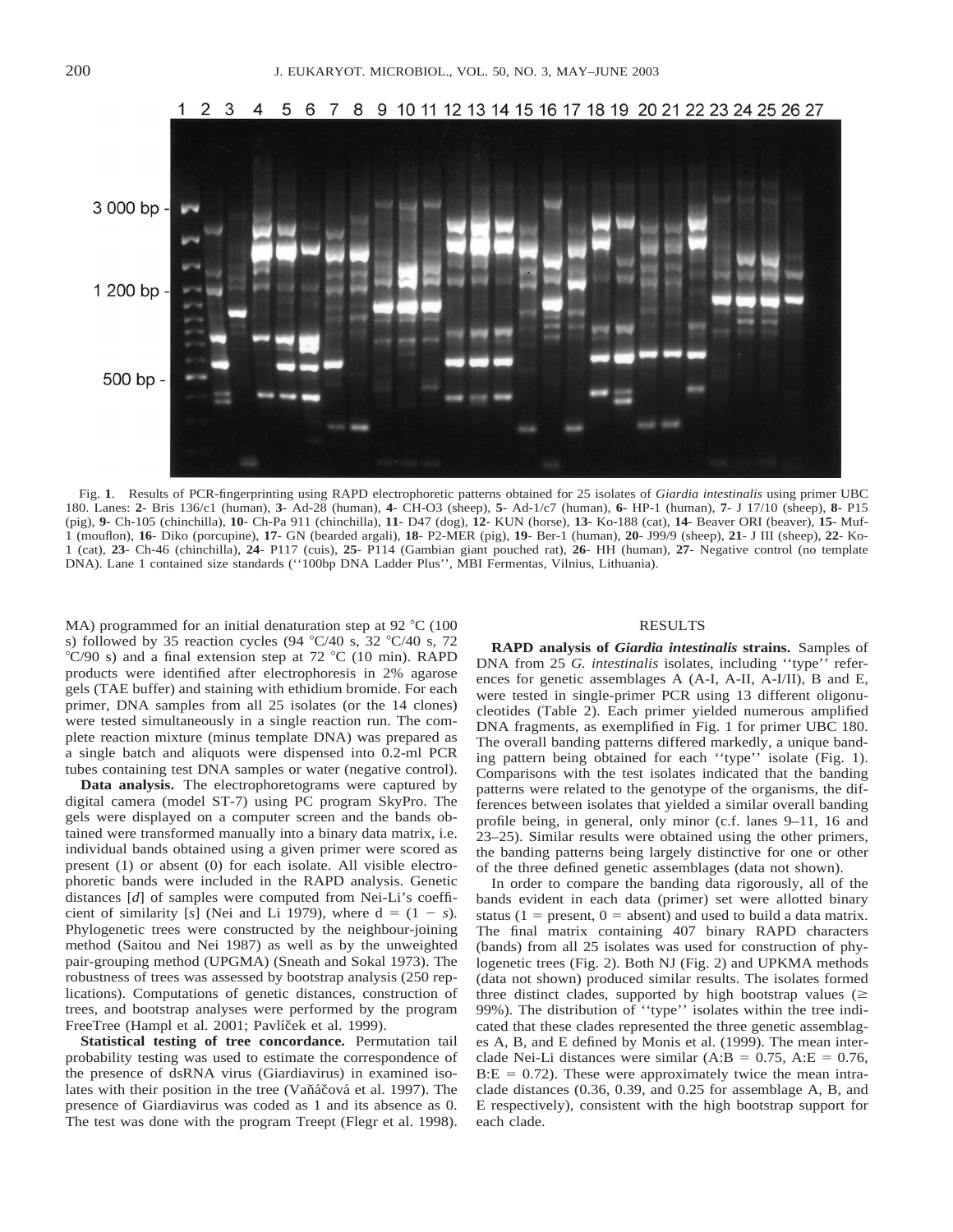

Fig. **2**. Phylogenetic tree for 25 isolates of *Giardia intestinalis* constructed from pooled transformed RAPD data by the Neighbour-Joining method and separated in Assemblages A, B, and E. Branch lengths reflect relative genetic distances between isolates. Bootstrap values for particular branches are indicated. Isolate names printed in bold designate type references for particular genetic assemblages. Asterisks designate isolates in which Giardiavirus dsRNA was detected.

The assemblage A clade comprised ten isolates: three ''type'' references (Ad-1/c7, Bris-136/c1 from humans, and CH-O3 from sheep), together with two human (HP-1, Ber-1) and five animal isolates from cats, horse, pig, and beaver. Within this assemblage, the Group I and Group II ''type'' isolates were resolved within separate clades, with bootstrap values of 98% and 96% respectively (Fig. 2). Seven isolates co-clustered with the Group I reference (Ad-1/c7), but none showed identity with this isolate. Bootstrap support for the branching order within this clade was extremely weak (mean, 38.3%). Only one isolate, Ber-1 (human-derived), co-clustered with the Group II reference, Bris-136/c1, but the two isolates were not identical.

The assemblage B clade included two human isolates, HH and the Ad-28 ''type'' reference, plus seven animal isolates from dog, chinchillas, porcupine, and exotic rodents (*C. gambianus*, *G. musteloides*) (Fig. 2). The internal branching order was not well supported (mean bootstrap value, 65%).

The third major clade, corresponding to assemblage E (comprising ''Hoofed livestock'' genotypes), contained six isolates—all from hosts within the Order Artiodactyla (pig, sheep, bearded argali, mouflon). Clonal lines derived from isolate P15 were genetically homogenous and stable (data not shown).

**Giardiavirus detection.** Giardiavirus dsRNA was detected in the nucleic acid samples from seven of 21 isolates examined (Fig. 2). These included representatives of assemblage A (four isolates), assemblage B (one isolate), and assemblage E (two isolates). No statistically significant concordance was detected

between the presence or absence of Giardiavirus RNA and the position of isolates within the phylogenetic tree ( $p = 0.152$ ).

### DISCUSSION

The findings of this study show that RAPD can be used to reliably identify distinct subtypes of *G. intestinalis* and that banding data, if transformed to binary form for incorporation into data matrices, are suitable for phylogenetic reconstructions. Our analysis of 25 isolates distinguished three highly distinct clades, corresponding to genetic assemblages A, B, and E, which had been defined previously on the basis of nucleotide sequence and other data (Ey et al. 1997; Mayrhofer et al. 1995; Monis et al. 1996, 1999; Thompson et al. 2000). The three clades representing assemblages A, B and E were supported by very high bootstrap values ( $\geq$  99%). All of the "type" isolates were placed correctly into separate clades or, for the multiple assemblage A ''type'' samples, into the same major clade. The distinctive, stable RAPD banding patterns observed in this study contrast with previous RAPD data reported for *G. intestinalis*. However, the isolates examined in these earlier studies were either less diverse genetically than those comprising the current panel (e.g. Le Blanc et al. 1991; Paintlia et al. 1999), or else the patterns were interpreted as ''fingerprints'' (with definition of 10 ''rapdemes''; Morgan et al. 1993) or as evidence of genetic ''variation'' among isolates or clones. These differences can be attributed in part to high frequency chromosome rearrangements occurring within telomeric repeats and rDNA tandem arrays (Le Blanc et al. 1991; van Belkum et al. 1993). Such alterations in chromosome structure do not reflect long-term (mutational) evolutionary changes and they are not observed in genetic assays that detect nucleotide substitutions within protein-encoding or rRNA genes. Similarly, they would not be detected by RAPD analysis, unless the RAPD primers targeted telomeric segments that span chromosomal breakpoints.

The differentiation of isolates within each assemblage by RAPD analysis has a less certain genetic basis than the resolution of the three major clades, as the distinctions rest on more subtle, undefined differences. Nevertheless, the resolution of Group I, Group II, and Group I/II-like ''type'' isolates, which are known to be genetically distinct members of assemblage A (Monis et al. 1996), indicates that the differentiation observed between all of the isolates is likely to be correct, even if the branching order is uncertain. In this context, use of conventional assays (Karanis and Ey 1998) to type several of these isolates on the basis of RFLP indicated that isolate Ber-1 was identical to Bris-136/c1 and that isolates P2-MER, Ko-1, and Ko-188 were identical to Ad-1/c7. On this basis, RAPD analysis is more discriminatory but the significance of the fine differences observed by this technique between nominally identical isolates is unclear. In terms of biological significance, the detection of Giardiavirus dsRNA in isolates belonging to genetic assemblages A, B, and C suggests that susceptibility to viral infection is not genotype-dependent.

The recovery of Group I (subtype A-I) organisms and closely related genotypes from many different animals (e.g. cats, dogs, beavers, cattle, horses, and sheep) as well as humans, as demonstrated in this and previous studies (Ey et al. 1996; Homan et al. 1992; Karanis and Ey 1998; Monis et al. 1996; Nash and Mowatt 1992), indicates that the A-I subtype has a broad host spectrum and high transmissibility and that it thus represents a threat of zoonotic infection (Thompson et al. 1990). Members of this group have been identified by different analytical techniques worldwide and interpreted as descendants of a successful clone that has become dispersed in relatively recent time by human migration (Monis et al. 1996). Group II isolates (subtype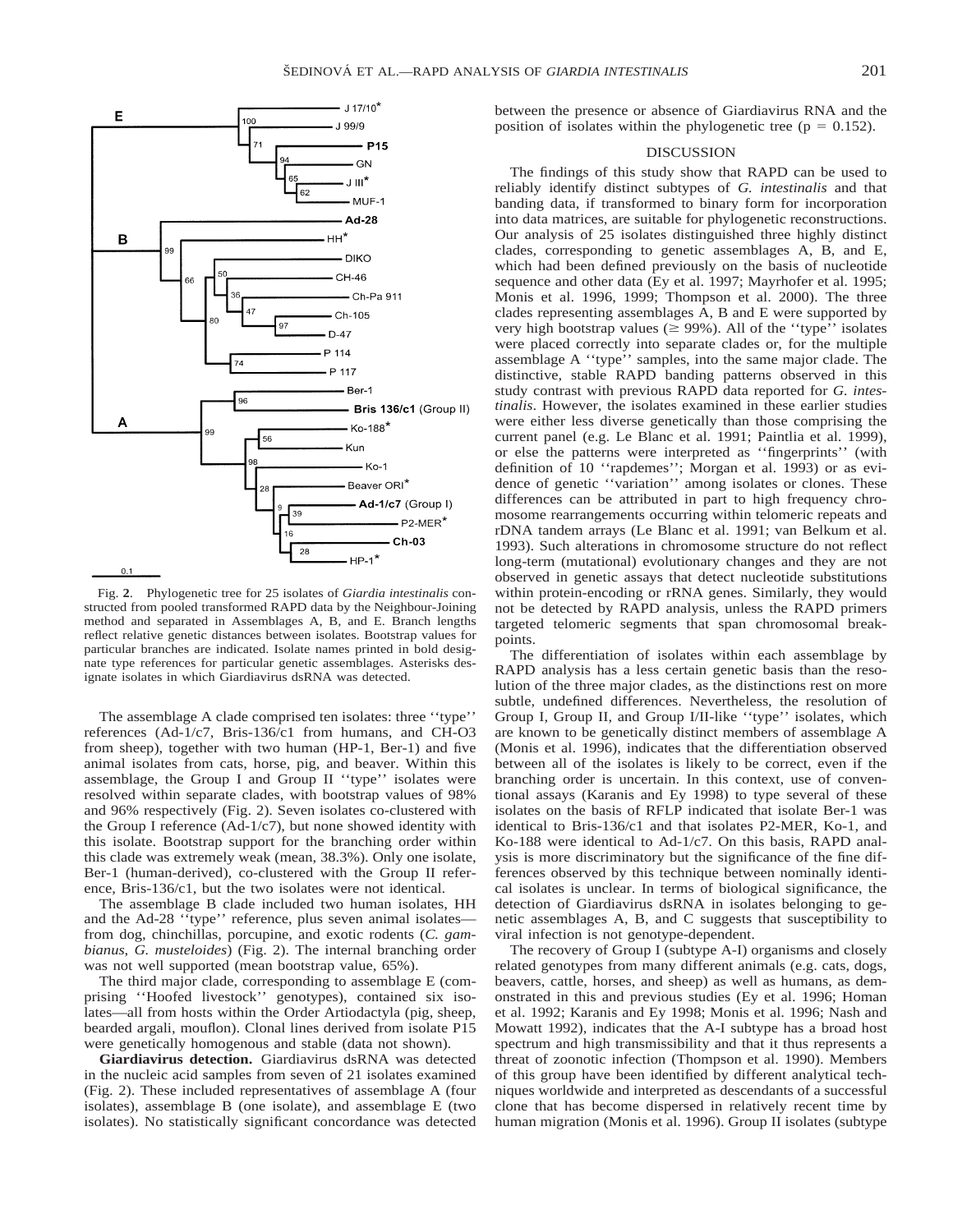A-II) have so far been recovered almost exclusively from humans (Karanis and Ey, 1998; Ponce-Macetola et al. 2002).

The clade identified by RAPD as assemblage B consisted of two human isolates (Ad-28 and HH), one dog isolate (D47), three isolates from chinchillas and others from animals in zoos—a porcupine and two exotic rodents, a cuis, and a Gambian giant pouched rat. One assemblage B isolate (P114, derived from a giant pouched rat) caused giardiasis in an experimentally infected human volunteer (Majewska 1994). Our axenic *G. intestinalis* isolate D47 from a dog, was shown previously to belong to assemblage B (Monis et al. 1998), unlike Australian canine isolates (established by propagation in suckling mice), which were found to be specific ''dog'' genotypes that define assemblages C and D (Monis et al. 1998). The low success rate in establishing *Giardia* from dogs in vitro is a notorious problem (Kulda and Nohýnková 1996), probably due to differences in the metabolic capacity of assemblage C and D subtypes.

Six isolates, including the reference strain from pig (P-15), formed the clade recognized as genetic assemblage E. This assemblage has been found, in this study and previously (Ey et al. 1997; Thompson et al. 2000), to consist only of *Giardia* recovered from the mammalian Order Artiodactyla. In the present study using RAPD, isolates derived from a pig, sheep, a bearded argali, and a mouflon formed the assemblage E clade. These genotypes defined originally by Ey et al. (1997) seem to have a narrow host spectrum confined to cloven-hoofed animals.

In conclusion, our results confirm the utility of RAPD analysis for genealogical studies with axenic isolates of *G. intestinalis* and possibly other organisms. The multi-locus character of RAPD, the capacity to undertake phylogenetic reconstructions on the basis of binary transformed RAPD banding data, and the means to test the resulting phylogenetic trees by bootstrap analysis make this technique a valuable supplement to other methods used in epidemiological studies.

#### ACKNOWLEDGMENTS

We thank Ing. I. Pavlásek (National Veterinary Institute, Prague) and Dr. Břetislav Koudela (Veterinary and Pharmaceutical University, Brno) for providing material from *Giardia*infected animals. Thanks are also due to Dr. V. Tolarová (Prague Center for Hygiene and Epidemiology) and Prof. E. A. Meyer (Oregon Health Science University, Portland, OR) for cultures of some *Giardia* isolates. The work was supported by grant VS 96 142 provided by the Ministry of Education of the Czech Republic and grant 104943 from the National Health and Medical Research Council of Australia.

#### LITERATURE CITED

- Andrews, R. H., Adams, M., Boreham, P. F., Mayrhofer, G. & Meloni, B. P. 1989. *Giardia intestinalis*: electrophoretic evidence for a species complex. *Int. J. Parasitol.,* **19**:183–190.
- Baruch, A. C., Isaac-Renton, J. L. & Adam, R. D. 1996. The molecular epidemiology of *Giardia lamblia*: a sequence-based approach. *J. Infect. Dis.,* **174**:233–236.
- Binz, N., Thompson, R. C. A., Lymbery, A. J. & Hobbs, R. P. 1992. Comparative studies on the growth dynamics of two genetically distinct isolates of *Giardia duodenalis* in vitro. *Int. J. Parasitol.,* **22**: 195–202.
- Binz, N., Thompson, R. C. A., Meloni, B. P. & Lymbery, A. J. 1991. A simple method for cloning *Giardia duodenalis* from cultures and faecal samples. *J. Parasitol.,* **77**:627–631.
- De Jonckheere, J. F. & Gordts, B. 1987. Occurrence and transfection of a *Giardia* virus. *Mol. Biochem. Parasitol.,* **23**:85–89.
- De Jonckheere, J. F., Majewska, A. C. & Kasprzak, W. 1990. *Giardia* isolates from primates and rodents display the same molecular polymorphism as human isolates. *Mol. Biochem. Parasitol.,* **39**:23–29.
- Erlandsen, S. L. & Bemrick, W. J. 1987. SEM evidence for a new species, *Giardia psittaci*. *J. Parasitol.,* **73**:623–629.
- Erlandsen, S. L., Sherlock, L. A., Bemric, W. J., Ghobrial, H. & Jakubowski, W. 1990b. Prevalence of *Giardia* spp. in beaver and muskrat population in northeastern states and Minnesota: detection of intestinal trophozoites at necropsy provides greater sensitivity than detection of cysts in faecal samples. *Appl. Environ. Microbiol.,* **56**:31– 36.
- Erlandsen, S. L., Bemrick, W. J., Wells, C. L., Feely, D. E., Knudson, L., Campbell, S. R., van Keulen, H. & Jarroll, E. L. 1990a. Axenic culture and characterization of *Giardia ardeae* from the great blue heron (*Ardea herodias*). *J. Parasitol.,* **76**:717–724.
- Ey, P. L., Andrews, R. H. & Mayrhofer, G. 1993. Differentiation of major genotypes of *Giardia intestinalis* by polymerase chain reaction analysis of a gene encoding a trophozoite surface antigen. *Parasitology,* **106**:347–356.
- Ey, P. L., Bruderer, T., Wehrli, C. & Köhler, P. 1996. Comparison of genetic groups determined by molecular and immunological analyses of *Giardia* isolated from animals and humans in Switzerland and Australia. *Parasitol. Res.,* **82**:52–60.
- Ey, P. L., Darby, J. M., Andrews, R. H. & Mayrhofer, G. 1993. *Giardia intestinalis*: detection of major genotypes by restriction analysis of gene amplification products. *Int. J. Parasitol.,* **23**:591–600.
- Ey, P. L., Khanna, K., Andrews, R. H., Manning, P. A. & Mayrhofer, G. 1992. Distinct genetic groups of *Giardia intestinalis* distinguished by restriction fragment length polymorphisms. *J. Gen. Microbiol.,* **138**:2629–2637.
- Ey, P. L., Mansouri, M., Kulda, J., Nohýnková, E., Monis, P. T., Andrews, R. H. & Mayrhofer, G. 1997. Genetic analysis of *Giardia* from hoofed farm animals reveals artiodactyl-specific and potentially zoonotic genotypes. *J. Eukaryot. Microbiol.,* **44**:626–635.
- Feely, D. E. 1988. Morphology of the cyst of *Giardia microti* by light and electron microscopy. *J. Protozool.,* **35**:52–54.
- Feely, D. E. & Erlandsen, S. L. 1985. Morphology of *Giardia agilis*: observation by scanning electron microscopy and interference reflexion microscopy. *J. Protozool.,* **32**:691–693.
- Filice, F. P. 1952. Studies on the cytology and life history of a *Giardia* from the laboratory rat. *Univ. Calif. Publ. Zool.,* **57**:53–143.
- Flegr, J., Záboj, P. & Vaňáčová, Š. 1998. Correlation between aerobic and anaerobic resistance to metronidazole in trichomonads: application of a new computer program for permutation tests. *Parasitol. Res.,* **84**:590–592.
- Hampl, V., Pavlíček, A. & Flegr, J. 2001. Construction and bootstrap analysis of DNA fingerprinting-based phylogenetic trees with the freeware program FreeTree: application to trichomonad parasites. *Int. J. System. Evol. Microbiol.,* **51**:731–735.
- Homan, W. L., van Enckevort, F. H. J., Limper, L., van Eys, G. J. J. M., Schoone, G. J., Kasprzak, W., Majewska, A. C. & van Knapen, F. 1992. Comparison of *Giardia* isolates from different laboratories by isoenzyme analysis and recombinant DNA probes. *Parasitol. Res.,* **78**:316–323.
- Karanis, P. & Ey, P. L. 1998. Characterization of axenic isolates of *Giardia intestinalis* established from humans and animals in Germany. *Parasitol. Res.,* **84**:442–449.
- Keister, D. B. 1983. Axenic culture of *Giardia lamblia* in TYI-S-33 medium supplemented with bile. *Trans. R. Soc. Trop. Med. Hyg.,* **77**: 487–488.
- Koudela, B., Nohýnková, E., Vítovec, J., Pakandl, M. & Kulda, J. 1991. *Giardia* infection in pigs: detection and in vitro isolation of trophozoites of the *Giardia intestinalis* group. *Parasitology,* **102**:163–166.
- Kulda, J. & Nohýnková, E. 1996. *Giardia* in humans and animals. *In*: Kreier, J. P (ed.), Parasitic Protozoa, 2nd ed., Academic Press, San Diego. **10**:225–422.
- Le Blancq, S. M., Korman, S. H. & Van der Ploeg, L. H. T. 1991. Frequent rearrangements of rRNA-encoding chromosomes in *Giardia lamblia*. *Nucl. Acids Res.,* **19**:4405–4412.
- Majewska, A. C. 1994. Successful experimental infections of a human volunteer and Mongolian gerbils with *Giardia* of animal origin. *Trans. R. Soc. Trop. Med. Hyg.,* **88**:360–362.
- Mayrhofer, G., Andrews, R. H., Ey, P. L. & Chilton, N. B. 1995. Division of *Giardia* isolates from humans into two genetically distinct assemblages by electrophoretic analysis of enzymes encoded at 27 loci and comparison with *Giardia muris*. *Parasitology,* **111**:11–17.